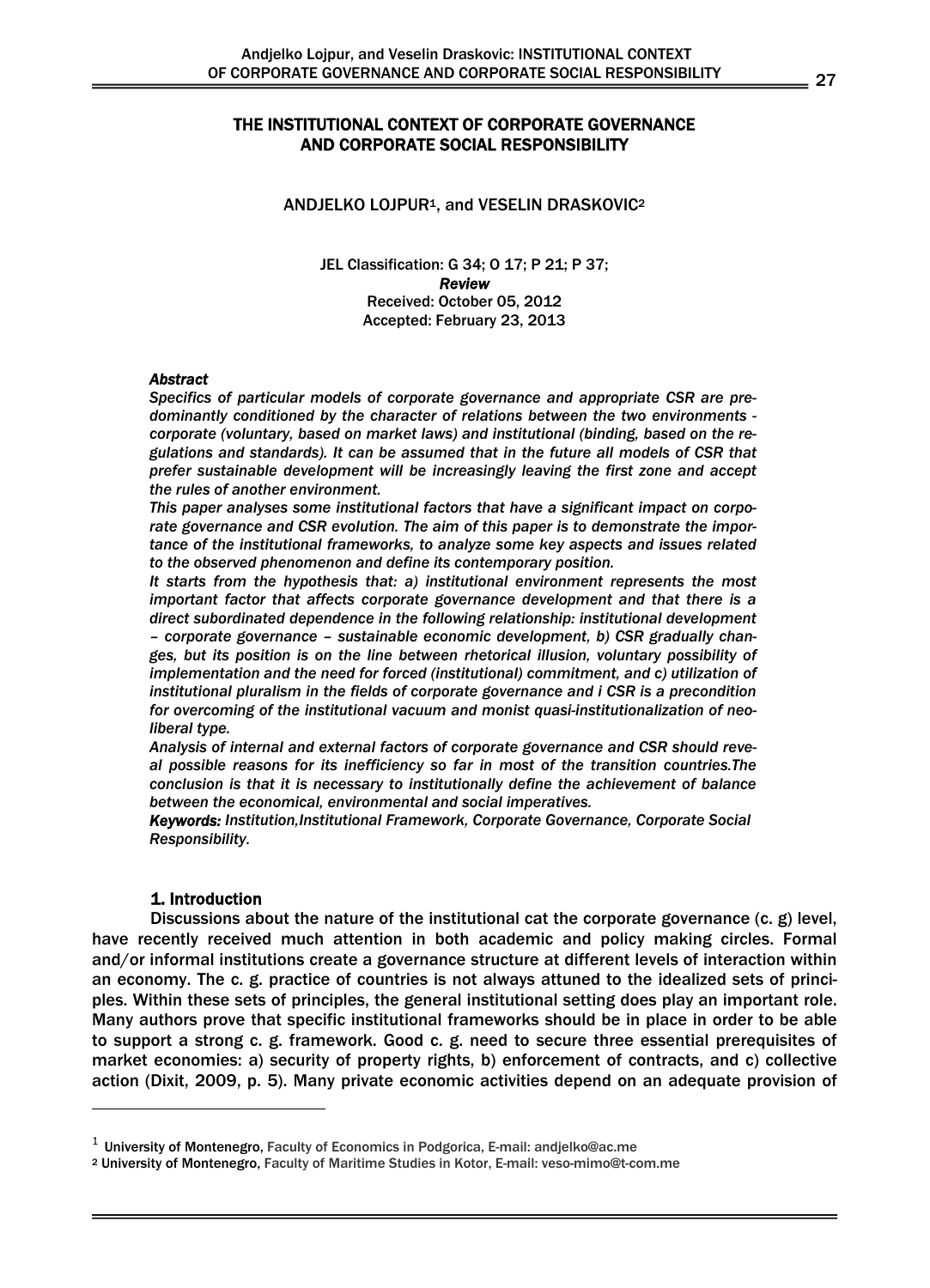public goods and the control of public "bads". Actually, (2009) includes not just physical but also institutional and organizational infrastructure. Provision of social safety, internalization of externalities, and the control of public bads, (e.g. management of common pool resources) all involve problems of collective action. The author considers that the economics institutions are conducive to good c. g. and to the proper underpinning of well-functioning markets.

The process of globalization is associated to the business and acknowledge. It could be considered as a factor that goes beyond the boundaries of classical economic theory. Effective management of the company entails building of mutual rational relationships and constructive communication with all stakeholders in business processes and market. Analysis of the activities of modern companies entails the acknowledgement of their positive and negative impacts on the society and natural environment. Corporate social responsibility (CSR) is becoming an increasingly important research phenomenon, but also an institution, which serves as an indicator of civilization and sustainable development. Additionally, Carroll (2000, p. 36) argued that the issue of CSR will be more important than ever as we transition to the 21st century.

The subject of our analysis in this paper is the issue of c. g. in the context of its CSR. The activities of conception and development of institutional support of mentioned phenomenon cannot be seen only as a reaction to the major conflicts of interest, affairs and corruption scandals spawned by c. g. in market economy countries. On the contrary, through the aspects of sustainable development it must be constantly worked on overcoming the gap between the legislation and its application in daily practice. Acceptable approach to CSR involves the integration of three basic concepts. The concept of profit supposes that the primary responsibility of management and managers is business and profit maximization. The second concept is related to stakeholder and advocates that the management should take care of the impacts of the activities of the company to its stakeholders and recognize their interests in decision-making and social power. Finally, social responsibility concept assumes that the company and the business must have a certain social responsibility for the possession of power.

#### 2. Literature Review

Late  $20<sup>th</sup>$  and early  $21<sup>st</sup>$  century have witnessed intensification of the movement for socially responsible c. g., which involves protection of interests of all institutional actors and all levels of c. g. Institutional aspects are emphasized in the opening of the introduction of c. g. and the formation of the modern corporation. Actually, from the moment of which the owners were no longer be personally responsible for the obligations or for any other obligation that a company can create (limited legal responsibility), i.e. occurrence of the division of the ownership function from the function of administering the firm's resources. Above trend is identified by A. Berle and G. Means (1932 – Figure 1) as one of the most important in economic history. Berle and Means studied thedevelopment of the corporation and capital markets, characterized corporate ownership as consisting of dispersed individual shareholders, and found a separation between ownership and control functions within operating companies. In this sense, the modern corporation is formed as an intermediate institutional management mechanism, which has a duty to diversify risk and reduce the cost of capital, although it creates a natural conflict between those who face the risk (shareholders) and those who run it (managers).

Analysis of various theoretical models (ownership theory, stakeholder theory, agency theory, stewardship theory, institutional theory, and others) of modern corporation and c. g. clearly induces the dominant role of institutional factors in their construction and development (Figure 1, and Figure 2).

For institutionalists, c. g. concerns "*the structure of rights and responsibilities among the parties with a stake in the firm*" (Aoki, 2000, p. 11). From the comparative institutional prospective analysis employing game theory, c. g. is seen as "*self-enforcing mechanisms that govern (such) strategic interactions among the players*" and is defined as "*a set of self-enforceable rules (formal or informal) that regulates the contingent action choices of the stakeholders (investors, workers, and managers) in the corporate organization domain*" (Aoki, 2001, p. 281).An approach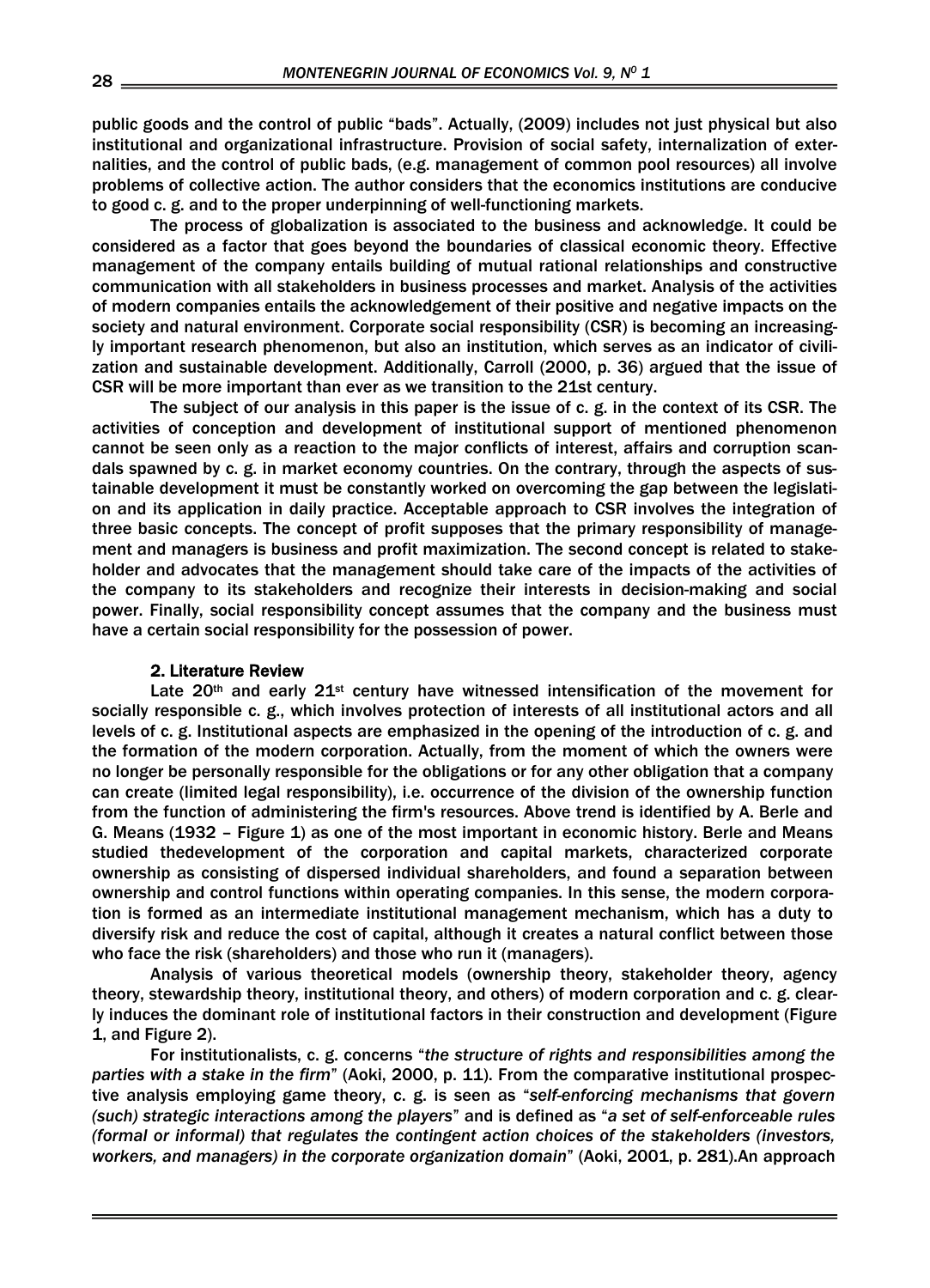by Aguilera and Jackson (2003) which emerged from institutional theory is focused on "*actorcentered institutionalism*", which explains firm-level c. g. practices in terms of institutional factors that shape how actors' interests are defined and represented. Those factors describe c. g., and the institutional domains including three dimensions - management, capital and labor (Figure 3).



Figure 1: The structure of Berle and Means's modern corporation

Source: Adapted to Draskovic, M.&Lojpur, A., 2013.



Source: Ibid.





Source: Adapted to Aguilera & Jackson, 2003.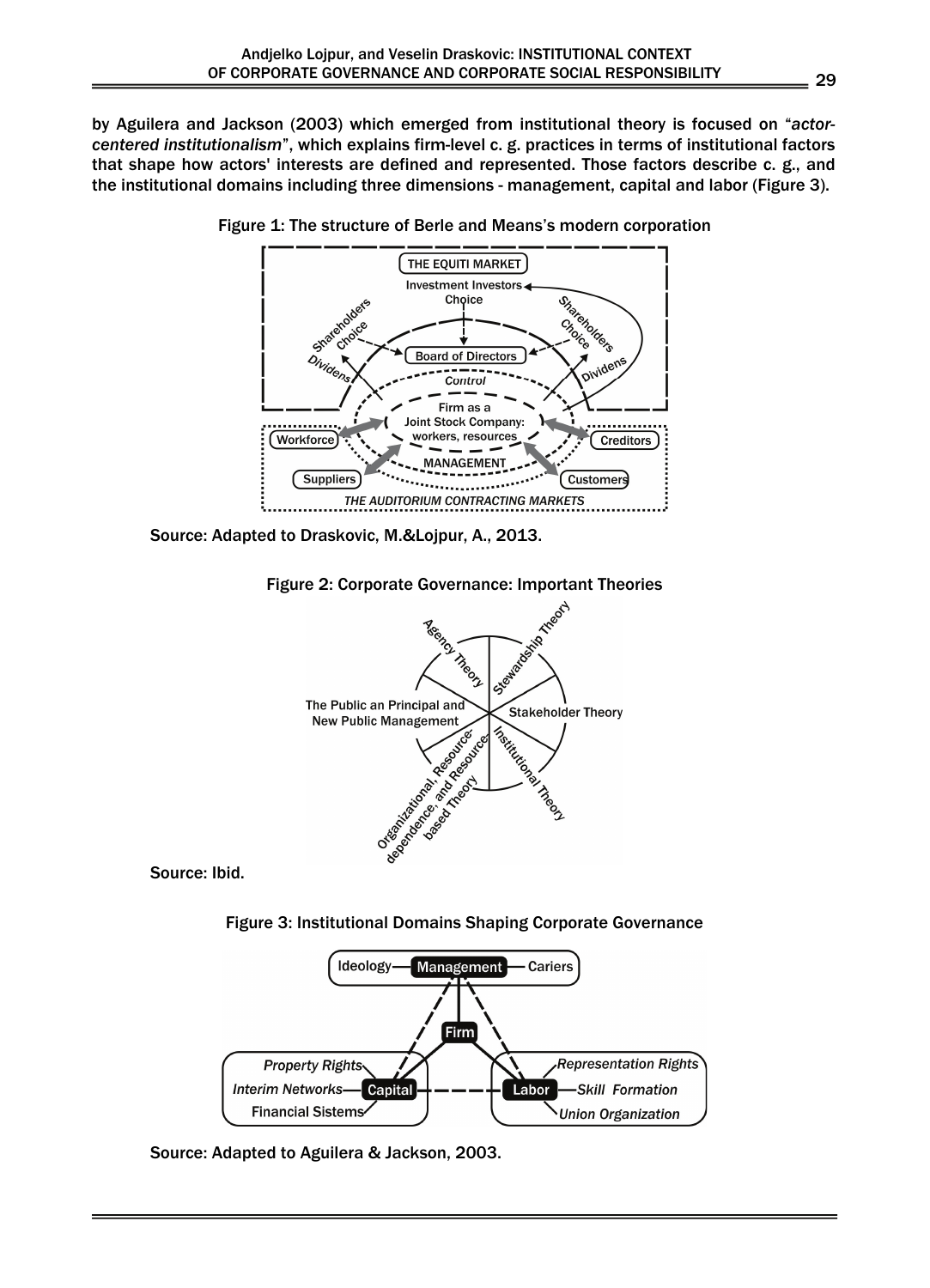The stronger movement for socially responsible c. g. has started in the late 20th and early 21st century which comprises the protection of the interests of all institutional actors and all institutional levels of c. g. In the introductory part of the *Principles of c. g.* (OECD, 2004, p. 9), the emphasis is put on the importance of the legal, institutional and regulatory framework for c. g.: "*it provides guidance and suggestions for stock markets, investors, corporations and other stakeholders in the process of developing good c. g.*" ...The pluralistic economic institutional framework is not possible to make corporate management and it becomes the "*synergy between macroeconomic and structural policies in achieving basic objectives of development policy ... and a key element in improving economic efficiency and growth as well as increasing of confidence of investors... and the level of trust necessary for proper functioning of the market economy*".

New Institutional Economics (NIE) is a multilevel concept, which means that institutions can be defined at the level of macro-conditions, markets, and at the firms. Furubotn and Richter (1998, p. 2), in their authoritative book, maintain that 'the New Institutional Economics began simply as an attempt to extend the range of neoclassical economics. In particular, marginalize was not rejected'. NIE is concerned with the choice of a governance structure of economic actors under a given institutional environment, as well as with the effects that various institutional environments have on economic performance and development, and the change of these environments over time (Draskovic, Stjepcevic, 2012, p. 28).The NIE of studying organizations has been informed by subjects of control and coordination that fall within the field of c. g., which broad definition is exploring the implicit and explicit relationships between the corporation and its constituents. The NIE of North and Williamson have offered frameworks concerning the role of institutions in c. g. Their frameworks rooted in a rational actor model of the corporation. Actually, North argues that a national system of c. g. may be seen as an institutional matrix that provides both the roles to the players and the goals to be pursued by the corporation while Williamson acknowledges the embeddedness of c. g. arrangements in larger, society-wide systems of institutions.

Institutions, whether formal and/or informal, creates a governance structure at different levels of interaction within an economy. One important level of interaction is at the corporate level. Discussions about the nature of the institutional setting at the corporate level have recently received much attention for both academicians and policy makers. According to many authors, specific institutional frameworks should be in place in order to receive a strong c. g. framework. Zingales (1997, p. 3) defines c. g. as "*the complex set of constraints that shape the ex-post bargaining over the quasi-rents generated in the course of a relationship*". These constraints are largely determined by the institutional settings which may influence contracting relationships between various parties on the market (Postma, Hermes, 2002, p. 3). Dixit (2009, p. 5) considers that the economics institutions are conducive to good c. g. Following Nee (2003, p. 26), the institutional environment presents the formal regulatory rules monitored and enforced by the state that governs property rights, markets and firms. It imposes constraints on firms through market mechanisms and state regulations what is reflected on the shape of the structure incentives.

If we focus on the definition of c. g. proposed by Gillian andStarks (2003), which is related to<sub>n</sub>the systems of laws, rules, and factors that control operations at a company Set of struc*tures, which include participants, such as managers, workers, suppliers of capital*", it is clear that institutional aspects of c. g. represents an integral part of its systemic construction.Supporters of the *stakeholder approach* criticized the ownership model as unrealistic, because it is unacceptable in normative and institutional terms. The question the asked is: why would the shareholders have greater rights than other stakeholders in the company? A company is made up of all those who participate in market operations and who have direct interest in its success (e.g. employees, trade unions, general public, local community, buyers, suppliers, strategic partners, the state, investors, financial institutions and supranational institutions). Essentially, they insisted on respecting the complex institutional set up for c. g., which involves various economic institutions – market, state, ownership and control type ones.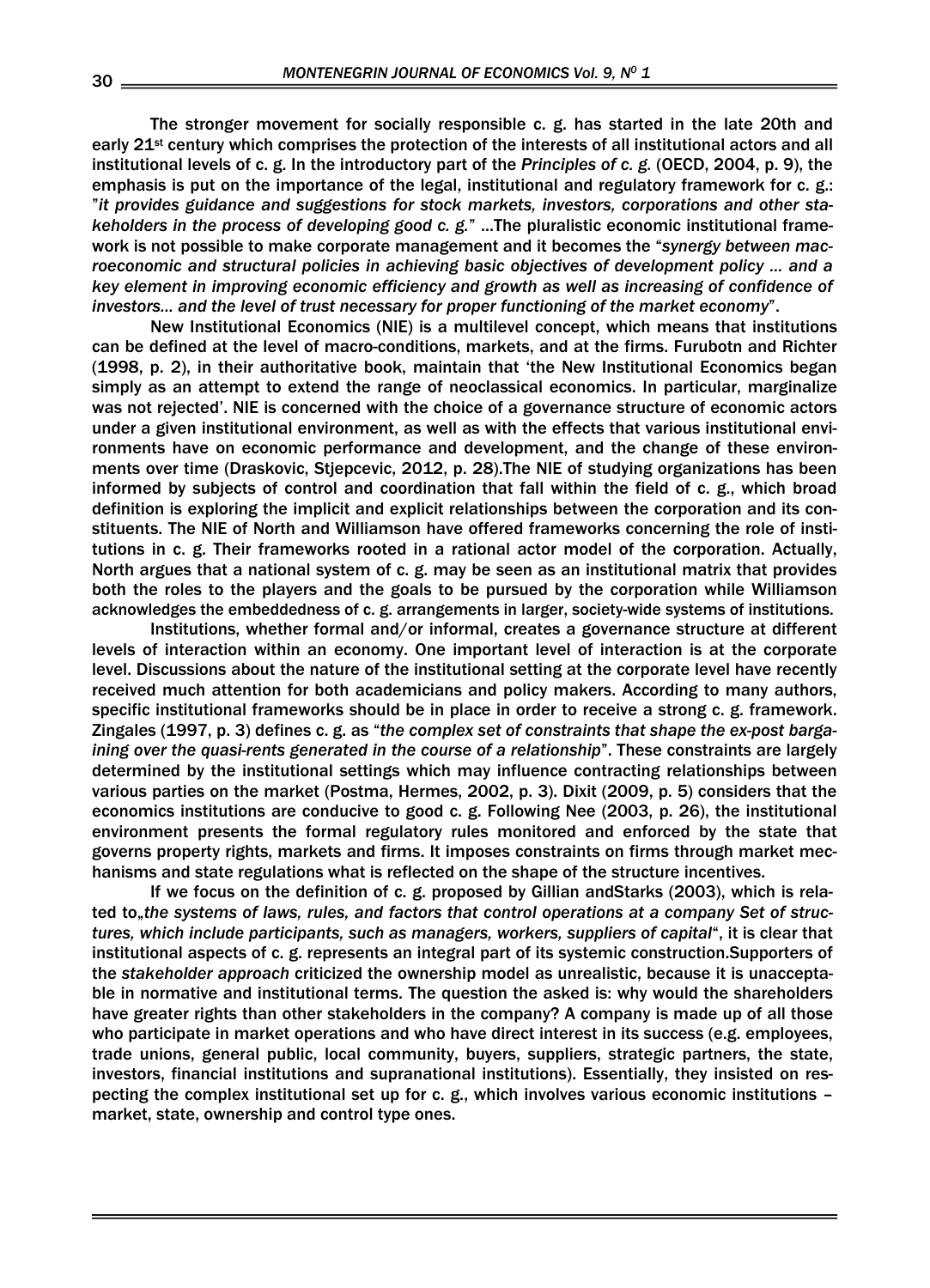

#### Figure 4: The stakeholder model of the firm

Although it is increasingly accepted that CSR is about voluntary activities, this has not ended the controversy over the voluntary nature of CSR. The controversy is being kept alive by two unresolved questions. The first concerns the adequacy and role of business regulation and the second is whether business should determine its social responsibilities where society has not incorporated its expectations of business into legally obligatory requirements. Some scholars consider CSR as an alternative to regulation. On the other hand, promoters of CSR want acceptance of its voluntary nature to translate into acceptance that voluntary initiatives are the sufficient and preferred means of addressing the social consequences of business activity. The proponents of CSR are trying to explain that the company can operate successfully while operating responsibly in relation to stakeholders, the society and the environment. Since, 1970s, some western companies have been "involved" in the idea of "*broader social responsibility*", but reality shows that most of them haven't done much in that field. In the economic reality of transition countries, the process of c. g. has just got out of the 'diapers' phase and it is, in the language of the life cycle theory, somewhere near the stage of "puberty". Considering all this, it is obvious that we cannot expect much in terms of CSR in transition countries in the near future.

Among others, the subject of our analysis in this paper is the issue of c. g. in the context of its CSR. The activities of conception and development of institutional support of mentioned phenomenon cannot be seen only as a reaction to the major conflicts of interest, affairs and corruption scandals spawned by c. g. on the national market economy. On the contrary, through the context of sustainable development, it must be constantly worked on overcoming the gap between the legislation and its application in daily practice. The European Union has recognized in its numerous documents the law of justice and free economy as key principles for building wealthy societies. Accordingly, good c. g. is considered in terms of legality, security and transparency. These are necessary conditions for the free flow of capital, goods, people and information. Legality is just a starting point since the corporate culture is necessary as well. From the perspective of sustainable development, in the previous context, the following question arises: Are there any chances that the CSR paradigmatically imposes itself as the predominant form of business strategy? This refers not only to the global, European and regional frameworks, but our national environment as well, where the institutional framework is underdeveloped.

This question, of course, entails a few logical questions: Is there a place for sustainable development in modern conditions, in which the corporations their "pathological power" is dominant? Is it realistic to expect that corporations behave ethically in the neo-liberal capitalist system, which has been created at the global level by largest corporations and states and driven by selfish interests and insatiable greed for profit? Is it achievable to build the in-conflicted relationship between corporations-profits-sustainable developments in the near future? These are all issues that require an urgent response, which is of main concern for the national well-being. It is multidimensional, multidisciplinary, complex and contradictory. As such, it appears to exist more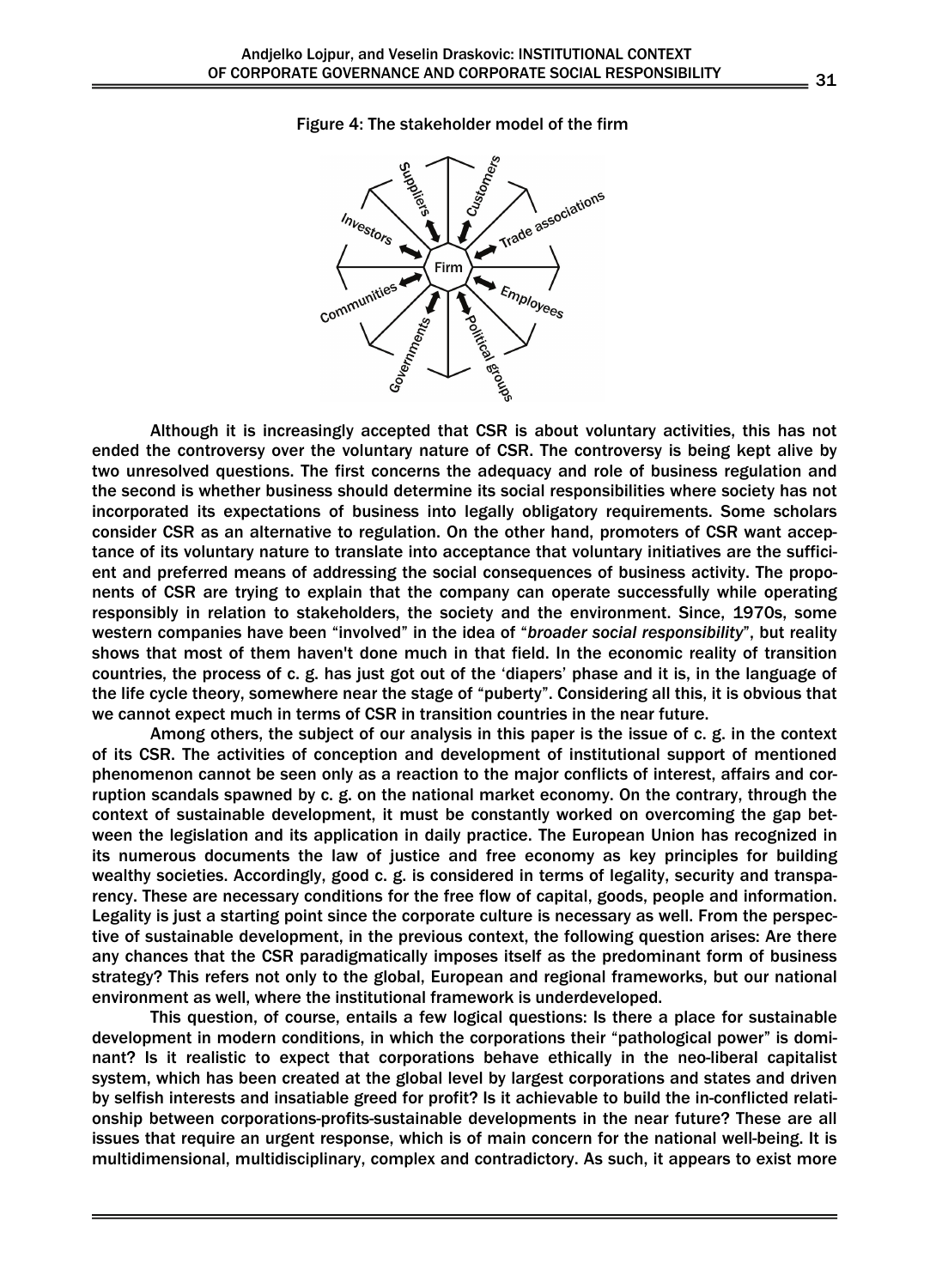as a theoretical abstraction and alternative for researchers and a practical desire of billion consumers, than as a readily realizable institutional initiative. In this paper, we will try to give at least an approximate answer to some of the questions directly and indirectly, with no pretensions to make our opinions and suggestions final.

According to Crane et al. (2008, p. 568), the study of CSR has been "hampered by a lack *of consensus on the definition of the phenomenon, unifying theory, measures, and unsophisticated empirical methods. In addition, globalization has added to the complexity of CSR issues to be addressed*". The literature considers that the institutional analysis of CSR does not completely examine institutional effects such as isomorphism, homogeneity and consensus, but also heterogeneity and contestation.

### 3. Strength and weakness of the corporation

Providing long-term yield to the shareholders is the primary aim of each corporation. However, managers often make decisions that result in a negative outcome, not only for the corporation but also for its environment. Let us recall the various frauds (*Arthur Andersen*, *World Com*, *Enron*, *Parmala*t, *TE*, *ImClone* etc.), which have caused a drop in public confidence in corporate governance, the morality of today's companies and socially responsible behavior of corporations. Recent studies by *Gallup* showed that 90% of Americans thought that people who run corporations do not care about the interests of their employees, only 18% of respondents believe that corporations care about their shareholders, about 43% of respondents believe that the members of the Executive board are focused only on personal gain. A similar survey in the UK has shown that such an opinion is present even at 95% of the respondents.

A. Chandler characterized a modern corporation as the most important creation of the 20th century. But, nearly two centuries before that, even in the initial stages corporation formation, when corporations were far away from their current forms and power, B. Thurow said a cautionary sentence that about corporations "*do not have a soul that could be saved, or a body that could be detained"*. N. Chomsky points out that "*the corporation has no moral conscience... and as an institution it is monstrous*". Understanding the Corporation in the manner that J. Bakan did in his cult work "*Corporation- the Pathological Pursuit of Profit and Power*" indicates the evilness of corporations today. Bakan (2004, p. 6) states, "*In his work 'the Wealth of Nations' Adam Smith warned that because the money of other people cannot be entrusted to managers, neglect will be the result of corporate business organization. Indeed, at a time when Smith wrote this, in 1776, the institution of the corporation has been banned in England for more than 50 years. In 1720, the English Parliament, laden with cases of fraud on the stock market, had outlawed the institution of the corporation, although with some exceptions"*.

In their infancy in the U.S., corporations were small, they had clearly defined contracts with the state, they knew what they could produce, how long would they have the right to work, the amount of capital has been regulated, it was not allowed to take over the other companies, etc. Therefore, they were subordinated to serve to a man. Over time the deviation from the initial idea occurred. The corporations have grown to huge proportions, so that some of them go beyond the economic power of many states. For example, the world's largest company by the number of employees - the *Wall Mart*, according to the realized income stands immediately behind the 20 largest world countries, and behind it, there are other 15 companies. Looking through this context, as well as in the context of extremely serious environmental problems caused by the corporations, it is logical to point outthe issue of endangered globally social development and its sustainability.

It is not questionable that the power of corporations (and their owners) grew out of the exploitation of social resources, wherever they are. In economic term, this means that the Pareto optimal number is not being respected since the private interest is being forced to detriment the public interest. Forcing the ideology of individualism, unlimited private property and economic freedom (ignoring the fact that the above principles should be applicable to all, to the masses, and not only to some individuals) is the core of neo-liberalism economics. The former is possible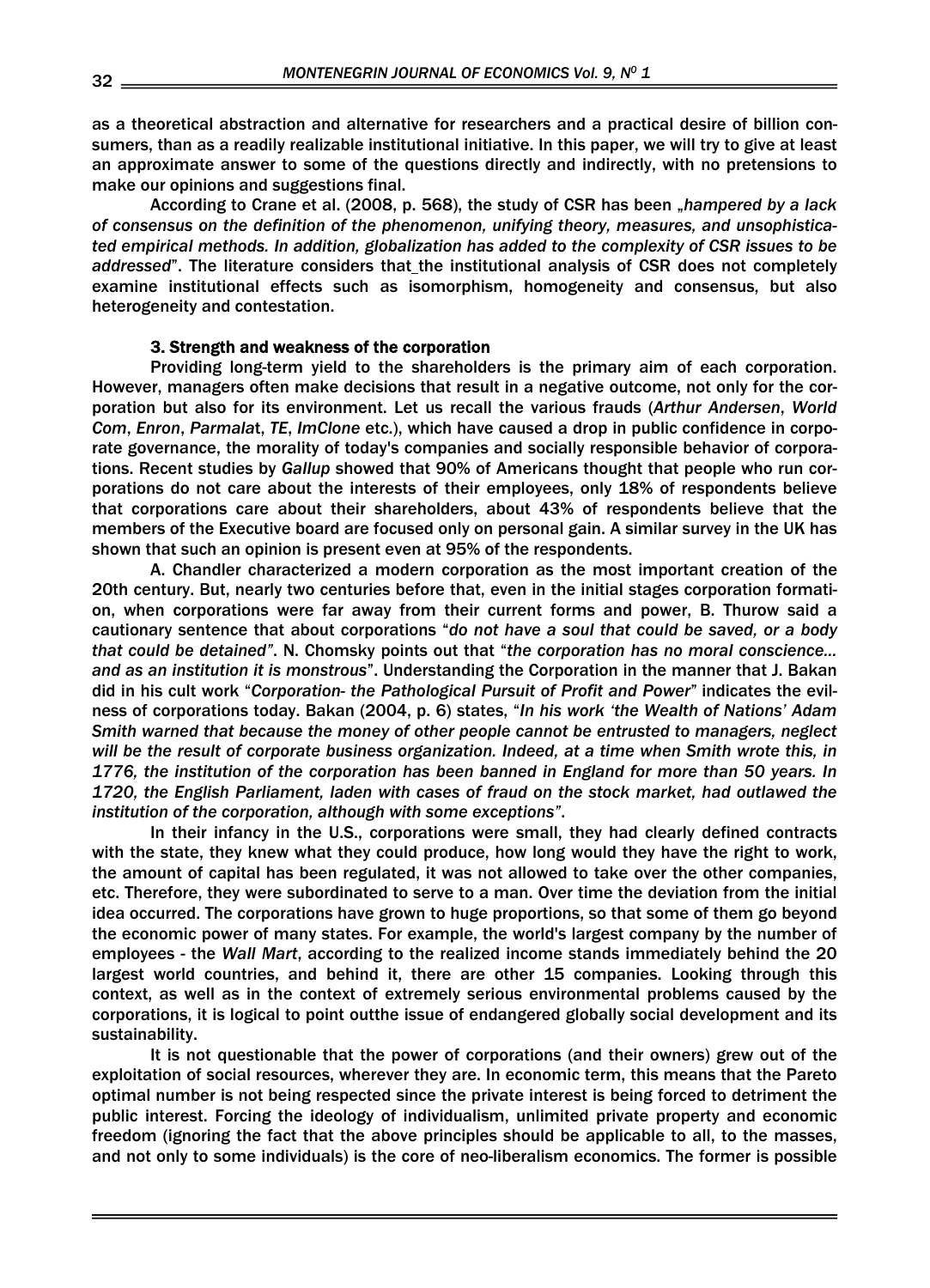only under conditions of fiasco of social and economic institutions. Therefore, the establishment of an institutional framework and its appropriate implementation is a prerequisite for CSR in both internal and external environment. For the reason that many "morbid" disorders of corporations are apparent such as a) indifference to the feelings of others, b) inability to maintain stable and enduring social relationships, c) indifference regarding the safety of others and d) dishonesty (repeated lies and deception of consumers, the society etc.).When all of this is known, in modern conditions of a fairly big threat to the planet, and through the context of "*a big business is too big to be human*" (H. Ford), and that the corporation was "*ingenious tool for obtaining individual profit without individual responsibility*" (A. Biers), one can rightly ask the question whether CSR category is necessity or is it the result of consciousness and notions of responsibility and ethics, or be subject to strict institutional changes (orders)? It seems that for the deliverance of the planet and of humanity, the third possibility must be imperative for the sustainable development. Until today, there were too many consequences to be able to continue to ignore the needs and interests of those who may in the future suffer even greater consequences of irresponsible business decisions made by corporations and their managers.

# 4. The role and importance of CSR

CSR implies that for the realized profit, companies are not responsible only to shareholders but also to individuals and groups (i.e. all stakeholders) to which the profit reflects in any way. It consists of obligations of businessmen to pursue those regulations, bring those decisions and take those steps which are desirable in terms of objectives and values represented by society. Most often cited in the literature is the definition of *World Business Council on Sustainable Development* (2000), which states that CSR stands for "*constant commitment of the business world to behave ethically and contribute to economic development, at the same time improving the quality of life of the work force and their families, and local community and society in general*". Interesting definition of CSR is proposed by Carroll and Buchholtz (2003, p. 36), who believe that it should "*unite economic, legal, ethical and philanthropic expectations of the society, in relation to the organizations at some point*". Additionally, *corporate social responsibility (CSR) can be defined in basic terms as the voluntary commitment of a firm to contribute to social and environmental goals." (European Commission, 2002)*

Being socially responsible means not only to fulfill legal obligations, but to go further and invest more in human capital, the environment and relations with stakeholders (Green Paper, 2001). M. Porter believes that social responsibility in many forms, including philanthropic, directly determines the competitive advantage of the company, so it could be concluded that it is a "*high demand commodity*" on a global scale. It is undisputed that the following key principles that connect all the existing definitions of CRS are being imposed: participation in community life, accountability, sustainability, transparency, ethical behavior (corruption), honesty, etc. In that sense, their common features are subdivided into the following a) they are universal and could be apply to all types of businesses regardless the sector and company size b) their realization is on a voluntary basis, c) they are focused on cooperation with the stakeholders, d) they express obligation to contribute to the quality of life, e) they emphasize development, and not only the economic growth, f) socially responsible companies hold onto the "triple results" approach (the impact on society, economy and environment).Leonard and Mc Adam (2003) conclude that corporate social responsibility include issues such as human rights, workplace and employment issues (e.g. employee health and safety), unfair business practices, organizational governance, environmental aspects, marketplace and consumer issues, community involvement, and social development.

As we indicated previously, acceptable approach to CSR involves the integration of three basic concepts: 1) the concept of profit, which assumes that the primary responsibility of management and managers is business and profit maximization, 2) stakeholder concept, which advocates that the management should take care of the impacts of the activities of the company to its stakeholders and identify their interests in decision-making and social power and 3) social responsibility concept, which assumes that the company and the business must have a certain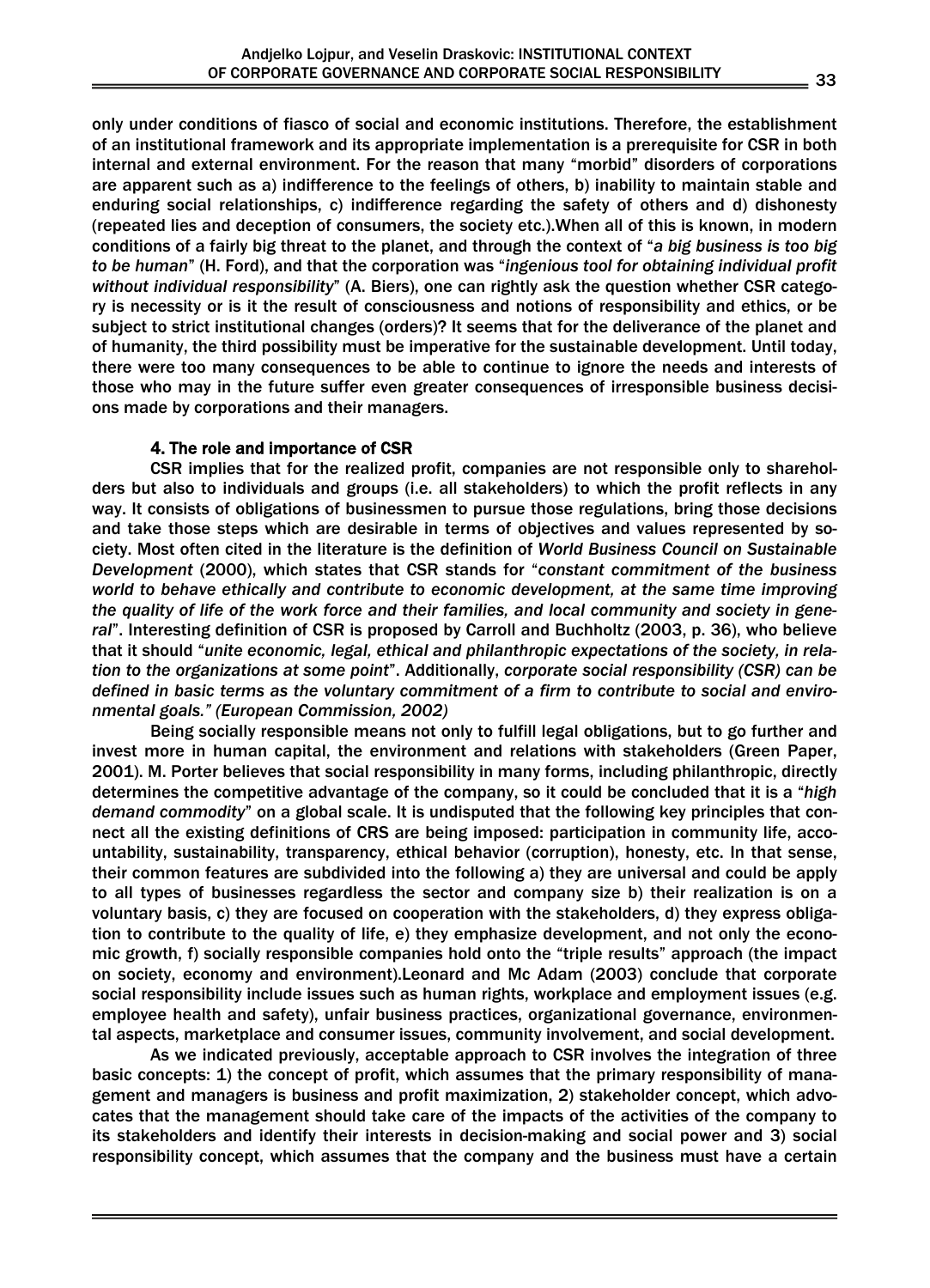social responsibility for the possession of power. Proponents of emphasized social responsibility of corporations do not query the legitimacy of profit. They are just trying to redefine it in order to include the set of goals that include general public interest. Notion of "*corporate conscience*" is an challenge to humanize the company, to give their managers a whole variety of motives that exceed selfish race of their owners (shareholders) for the wealth. Arguments for "pro" social responsibility start from the fact that the organization is a natural member of society, that it takes resources from society and that it should pay an equivalent amount, helping the company to solve many problems. Moreover, among the arguments for "pro" we can hear most often that an organization need to fix what went wrong (air pollution, environmental accidents, etc.), and that the organizations that treat the community with care gain the goodwill since the society treats them more kindly.

 According to the CSR literature, the motivations for engaging in social and environmental initiatives differ significantly. Some companies think of CSR as an instrument to enhance the relationship with the stakeholders (customers, regulatory authorities, local communities, NGOs etc.). Others consider CSR as a means to increase operational efficiency and reduce costs. Furthermore, others are motivated by the market potentials from having a reputation as a good corporate citizen. In addition, some companies may simply believe that commitment to CSR is morally correct (Pedersen and Neergaard, 2006). Based on the existing literature, it is actually quite difficult to predict whether companies are motivated by instrumental or more emotional features. Some empirical studies report that concern for corporate image/values is the primary motivation whereas others conclude that ethical/moral reasons are the main driving force for companies implementing various CSR activities (TNS Gallup, 2005; Pedersen, 2006; Poksinska et al., 2003).

 The heterogeneity which characterizes the managerial perceptions of the responsibilities toward society can also be found when looking at the managerial motives for CSR. The quoted authors based on the research carried out in one company have reached the conclusion that, as seen from Table 3 the managers consider "*It is the right thing to do*" as the main reason for doing CSR. Nevertheless, a large number of managers also consider the company's CSR activities as having something to do with the corporate image/brand. The findings also indicate that top management commitment is seen as an important implementation factor. In thise sense we can cited one manager that argues following: "*There has to be a will behind it and if there is no top management who wants to do these things, then nothing happens.*"

|  |  | Table 3: The Reasons for CSR |  |  |
|--|--|------------------------------|--|--|
|--|--|------------------------------|--|--|

Question: To what extend do you agree with the following statements (1= strongly disagree, 5= strongly agree)

| <b>statements</b>                                                                                           | scores |  |  |
|-------------------------------------------------------------------------------------------------------------|--------|--|--|
| I am well informed about our social and environmental policies                                              |        |  |  |
| The managers agree to a large extent on the business unit's responsibilities towards society                |        |  |  |
| I consider the social and environmental implications of my decisions and actions in my everyday practices   |        |  |  |
| The business unit has significantly increased its investments in projects and services that have a positive |        |  |  |
| social and environmental impact                                                                             |        |  |  |
| The communication of both the positive and negative social impact of our activities is balanced, transpa-   |        |  |  |
| rent and honest                                                                                             |        |  |  |
| The interests of relevant stakeholders are considered in all business operations that have an important     | 3,6    |  |  |
| social and environmental impact                                                                             |        |  |  |
| The human resources for achieving the social and environmental goals are adequate                           | 3,5    |  |  |
| The business unit has formalised procedures to consult with and listen to the stakeholders on social and    |        |  |  |
| environmental issues                                                                                        |        |  |  |
| There is an adequate budget for social and environmental improvements                                       | 3,4    |  |  |
| The employees have been well trained in addressing social and environmental issues                          |        |  |  |
| The economic benefits from our CSR activities exceed the costs                                              | 3,2    |  |  |
| Suppliers have economic incentives to comply with our social and environmental policies                     | 2,6    |  |  |
| Part of managers' bonuses, rewards and/or compensation schemes are inked to social and environmental        |        |  |  |
| performance                                                                                                 |        |  |  |

Source: Pedersen, Neergaard, 2006,p. 26.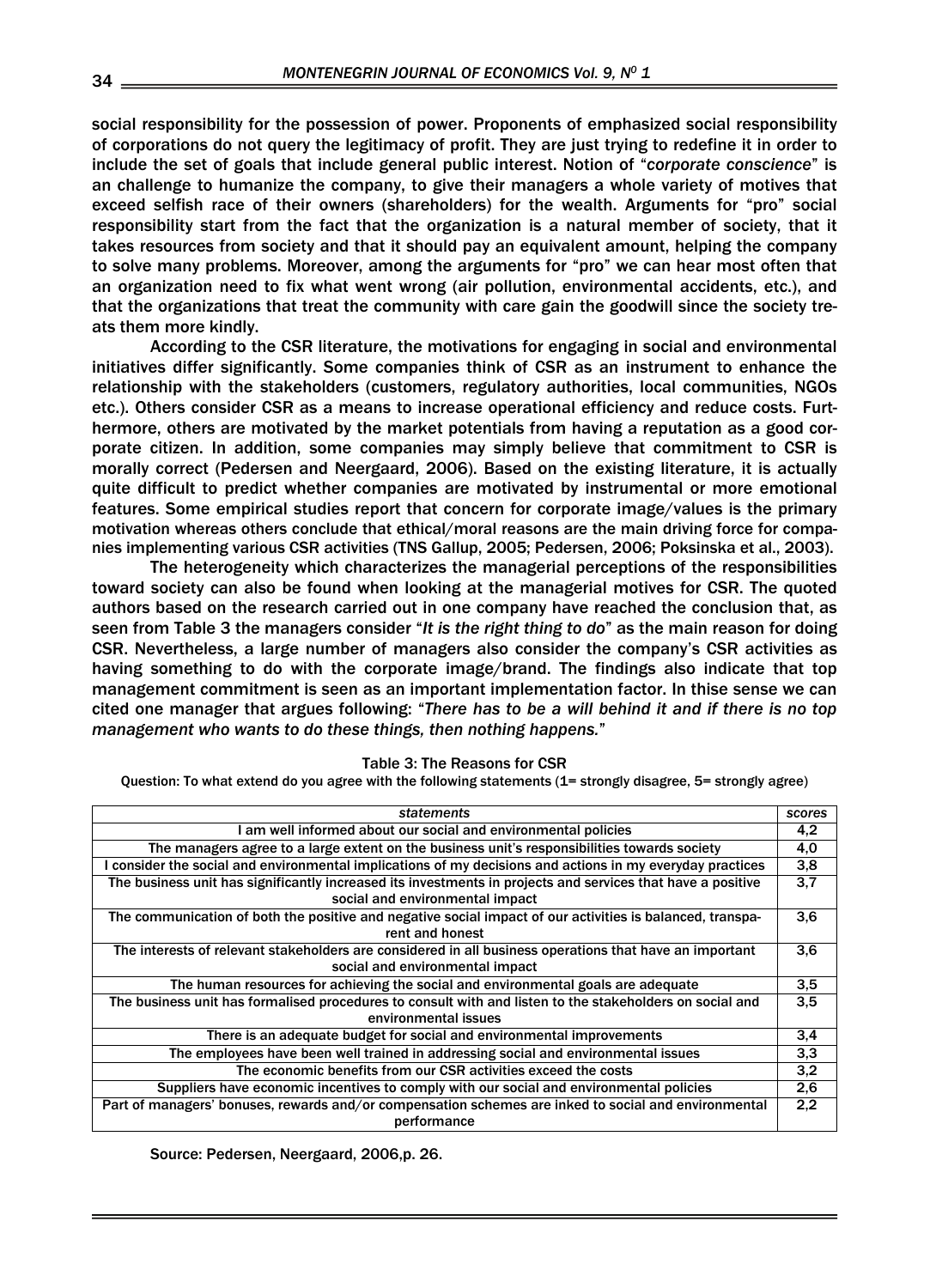Practice has proved that it is not enough that corporations adhere to regulations. The society therefore cannot be satisfied, because the law did not anticipate many aspects of sustainable development, nor it is not being consistently applied. CSR goes beyond the rule of law. It entered into the practice of ISO standard forms by extending itself to human rights, the environment, consumer protection and fraud, and corruption prevention. In the part relating to the principles of social responsibility, in addition to general views, seven principles have been set out in detail: accountability, transparency, ethical behavior, respect for stakeholder interests, and respect for the rule of law, respect for international norms of behavior and respect for human rights. These principles are not a substitute for legal obligations arising from the "rule of law" in a state. They serve as "helpers" to give responsibility a moral component in addition to legal one. Based on this statement, one enters the institutional zone, which generates the behavior of all participants of economic activities and their relationships because they are implemented within the constraints. They are conditioned by the institutional structure of society and which narrow the field of individual and corporate choices. The effective institutional environment is able to decrease the negative consequences of opportunistic behavior of corporations since its basic element the norm, is considered as a rule of conduct and/or an obligation, generating the penalties for non-compliance. The norm is based on the principle of obligingness and as such represents a complete opposite of the voluntary principle, which characterizes CSR.

## 5. The institutional aspects of corporate governance and CSR

C. g. is the set of processes, customs, policies, laws and institutions affecting the way in which a corporation is managed, administered or controlled (Tchouassi, Nosseyamba, 2011, p. 198). C. g. institutions are those that establish the playing field of internal and external stakeholders in the firm. C. g. can be considered as a form of institutional design. These institutions are mainly path-dependent (historically determined) and mostly determined by the institutional context. C. g. includes both internal and external control relationships. Relationships between the internal and external control mechanisms reflect the interplay between internal institutions and external forces (notably policy, legal, regulatory, and market forces).Next to the above mentioned control relationships, which are generally more formal in its character, there may be informal institutions that play a role in c. g. They may be firm specific norms and values, management ethos and codes of conduct in business, as well as more general norms and values existing in society at large, self-regulation within a certain industry, and the reputation of a firm in its relations with its competitors, suppliers and customers. C. g. institutions are aimed at supplementing formal contracts between different stakeholders.

C. g. institutions are those institutions that determine the game rules of internal and external actors/stakeholders in the firm. Postma and Hermes (2002) find that c. g. can be considered as a form of institutional design and that these institutions are mostly determined by the institutional (legal and economical) context. They argue that c. g. contains both internal and external control relationships. Internal control refers to the interaction between management, shareholders, and other stakeholders, such as debt holders and employees. The internal control relationships boards are usually created as solutions to tackle agency problems between shareholders and/or other stakeholders on the one hand and management on the other hand. The previous discussion was transformed into a matrix by Postma and Hermes (Ibid.) as presented in Table 1.

The relationship between c. g. institutions and the overall institutional environment were defined in the set of OECD-principles (1999). The OECD principles suggest that the following institutional aspects are key areas of c. g. at the company level: a) Ownership structure (who are the shareholders; are there major block holders; is there a general shareholder meeting; how are voting rights organized; are there any anti-takeover mechanisms; is there any insider trading); b) Board structure and process (what kind of board is prevalent (one/two tier boards); Are there any committees); c) Stakeholders' rights (are interests of stakeholders protected by law); and d) Transparency and disclosure (accountants; accounting standards; other reputational agents).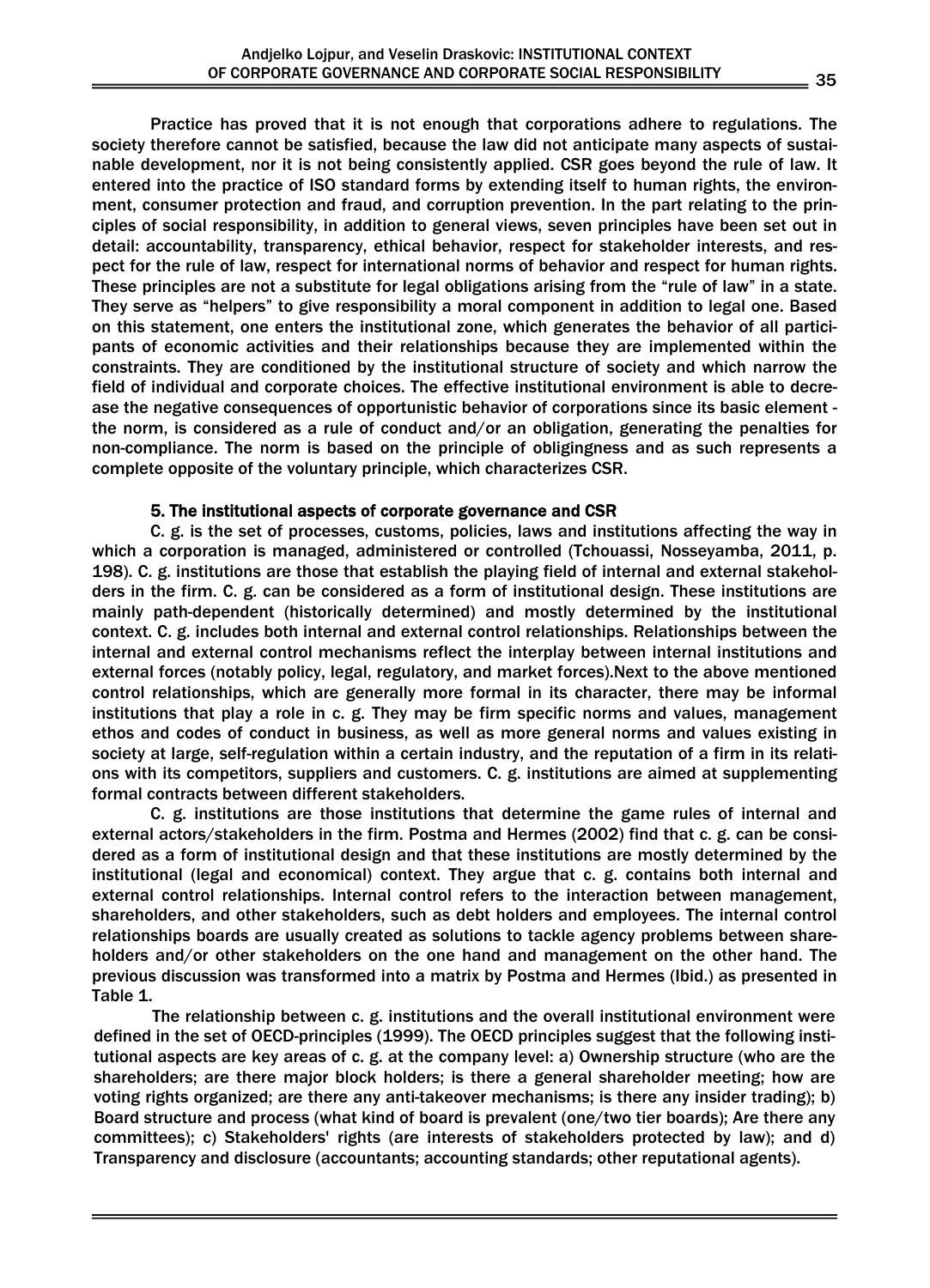| <i><b>Institutions</b></i> | Internal control                    | <b>External control</b>                                   |  |
|----------------------------|-------------------------------------|-----------------------------------------------------------|--|
|                            |                                     | <b>Competition authorities;</b>                           |  |
|                            |                                     | Laws on, e.g., property rights, bankruptcy and insolvency |  |
|                            | Supervisory board;                  | procedures, and rules regulating enforcement;             |  |
|                            | Management team;                    | Exchange rules (stock exchange);                          |  |
| <b>Formal</b>              | Shareholders;                       | Accounting standards, auditing and disclosure principles; |  |
|                            | <b>Workers council;</b>             | <b>Reputational agents</b>                                |  |
|                            | Guidelines and authority relations. | (financial analysts, accountants, and the like);          |  |
|                            |                                     | Institutional organizations like Central Banks,           |  |
|                            |                                     | OECD, World Bank, EBRD.                                   |  |
|                            | Firm specific norms and values;     | Self-regulation in a sector;                              |  |
| <b>Informal</b>            | <b>Managerial ethos;</b>            | <b>Reputation (trust);</b>                                |  |
|                            | <b>Codes of conduct</b>             | Societal norms and values.                                |  |

# Table 1: Internal and external corporate governance institutions

Source: Adapted to Postma, Hermes, 2002, p. 5.

The external control refers to regulating agencies (e.g. government, regulatory agencies), reputational agents (such as accountants and financial analysts), and markets that function as a disciplining tool for top management, such as financial markets (banks, stock exchanges), the market for corporate control, labor markets for top management; etc. Relationships between the internal and external control mechanisms reflect the interaction between internal institutions and external forces (notably policy, legal, regulatory, and market forces). Next to the abovementioned control relationships, which are generally more formal in character, there could be also informal institutions that play a role in c. g. Such informal institutions may be firm specific norms and values, management ethos and codes of conduct in business, as well as more general norms and values existing in society at large, self-regulation within a certain industry, and the reputation of a firm in its relations with its competitors, suppliers and customers. In other words, the c. g. institutions are aimed at supplementing formal contracts between different stakeholders.

Institutional players outside the corporation can have a significant impact on corporations. M. Roe (2004, p. 16) explains the manner in which outsides can hinder through political institutions, in cases when corporate arrangements are formulated in an unfair manner. Political institutions may prohibit certain arrangements, increase the costs of others, and provide subsidies for the third group. As indicated by Roe, Once they do so, they can have a significant impact on the c. g. institutions.

C. g. operates objectively in the external institutional environment that consists of social and global governance. In this respect, it is interesting to look into the research by R. Apreda (2008), who provided a unified and integrated approach to governance. He identified seven mutually related dimensions that he considered to be the very core of corporate, public and global governance, as follows:

- − A founding constitution,
- − A system of rights and duties,
- − Mechanisms for accountability and transparency,
- − Monitoring and performance measures,
- − Stakeholder rights,
- − Good governance standards, and
- − Independent gatekeepers.

In most of these elements one can identify institutional aspects of c. g., understood in their primary meaning, as rules, regulators, coordinators and limits to human behavior. The problem of separating ownership authority from managerial functions, issues of membership in boards of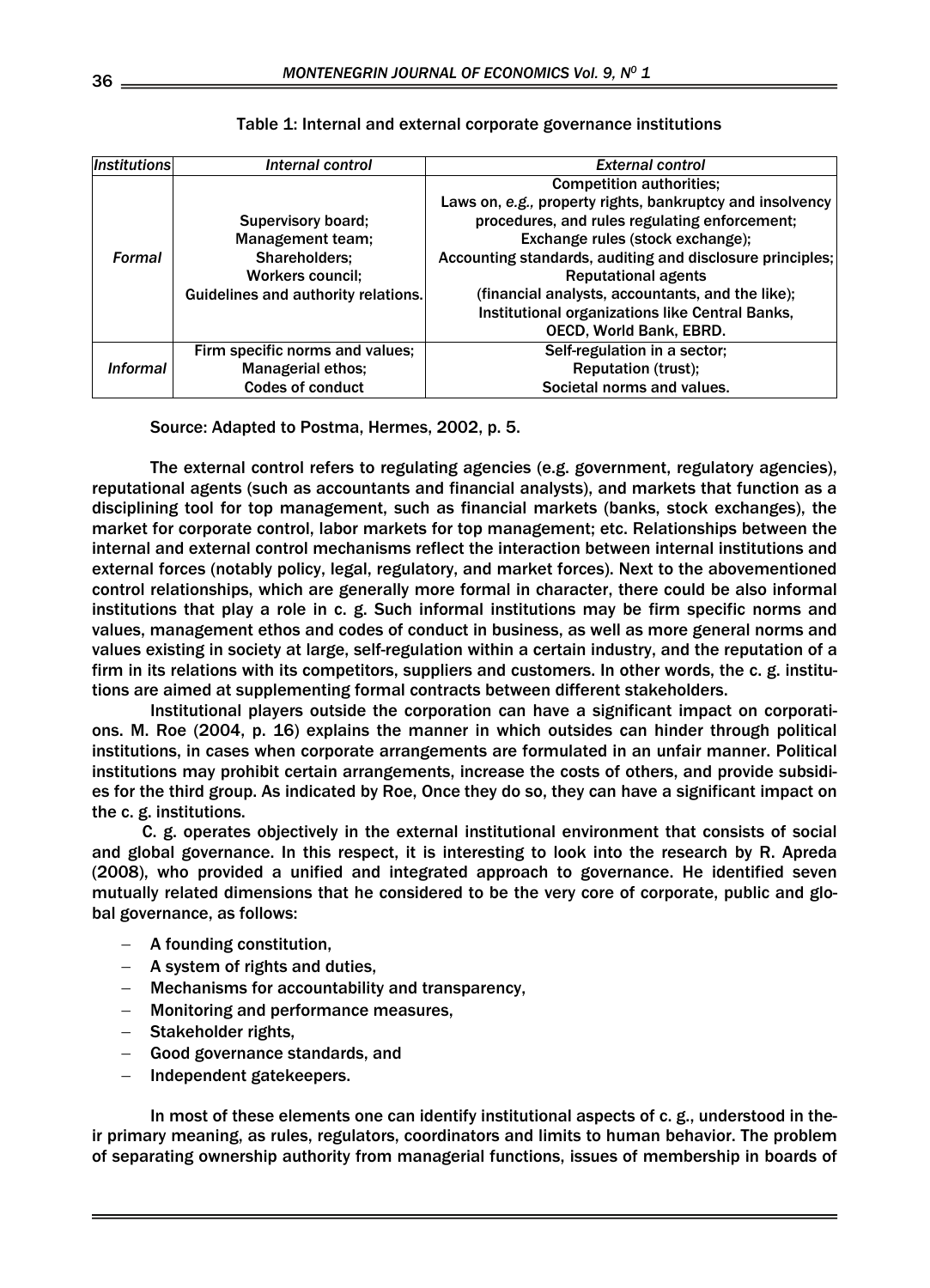directors, corporate control, bankruptcy and other elements and mechanism of c. g. are all regulated through a set of rules, norms and standards defined by the state authorities and regulatory agencies, judicial authorities and business associations. A set of all these rules, regulations and standards correspond to an institutional foundation (framework) of the c. g. system. In this set, one can recognize the following main elements:

Norms and rules regarding status (company law, law on securities, law on protection of rights of shareholders, investment related legislation, bankruptcy law, tax legislation, case law and court proceedings),

− Contracts (formal and informal) in case of voluntarily accepted standards of corporate behavior and internal acts for their implementation at the company level (requests to introduce corporate securities, codes and recommendations regarding c. g.), and

Generally accepted practice and business culture.

Non-governmental institutions also have an important role to play in the developed economies. They have an effect on the development of culture of c. g., scheming the system for its implementation and defining rules of behavior. Numerous chambers for the protection of rights of shareholders, various centers and institutes have participated in the development of corporate relations. The general institutional environment may include aspects such as the government institutions at large, the general regulatory environment, the existing rule of law and (absence of) corruption. The development and strength of internal and external c. g. institutions is dependent on the quality and strength of the general institutional environment. In other words, the quality of the general institutional environment enables the development of internal and external c. g. institutions. For instance, when a country is characterized by 'weak' governments, weak legislation and high corruption, c. g. institutions (internal as well as external) may not be strongly developed and even if they are developed, they will not be very effective.

The problems of weak institutions become visible specially in emerging market economies like those of the Central and Eastern Europe. Weak institutions may causeless well-functioning goods markets, labor markets and markets of corporate control. In this way top management of large dominant firms (which often are the result of mass privatization programs) could be established. This situation on the market may prevent new entry on markets and entrepreneurship may be strongly discouraged (World Bank, 1999, p. 14). Accordingly, weak institutions and thus weakly developed internal and external corporate governance institutions may hinder the process of economic transition of these countries.

|                                                 |   | Meta-constitutional rules                                                               |  |
|-------------------------------------------------|---|-----------------------------------------------------------------------------------------|--|
| Institutional enviro-                           | → | The most general and hard to apply informal rules that have deep historic roots         |  |
| nment                                           |   | in the lives of different nations; they are closely related to behavioral stereotypes   |  |
| Set of fundamental<br>→<br>rules (legal, econo- |   | <b>Constitutional rules</b>                                                             |  |
|                                                 |   | Define hierarchical structure of the state, rules for decision-making on the establish- |  |
| mic, social, political                          |   | ment of state authorities, as well as forms of and rules for state control              |  |
| and other) that defi-                           |   | <b>Economic rules</b>                                                                   |  |
| ne a frame for                                  | → | Rules that directly determine forms of organization of economic activity,               |  |
| human behavior                                  |   | within which economic agents formulate institutional arrangements                       |  |
|                                                 |   | and decide on the use of resources                                                      |  |
|                                                 |   | Ψ                                                                                       |  |
|                                                 |   | <b>Property rights</b>                                                                  |  |
|                                                 |   | Rules prescribing individual approach to the use of scarce resources.                   |  |

# Table 2: Institutional environment for corporate governance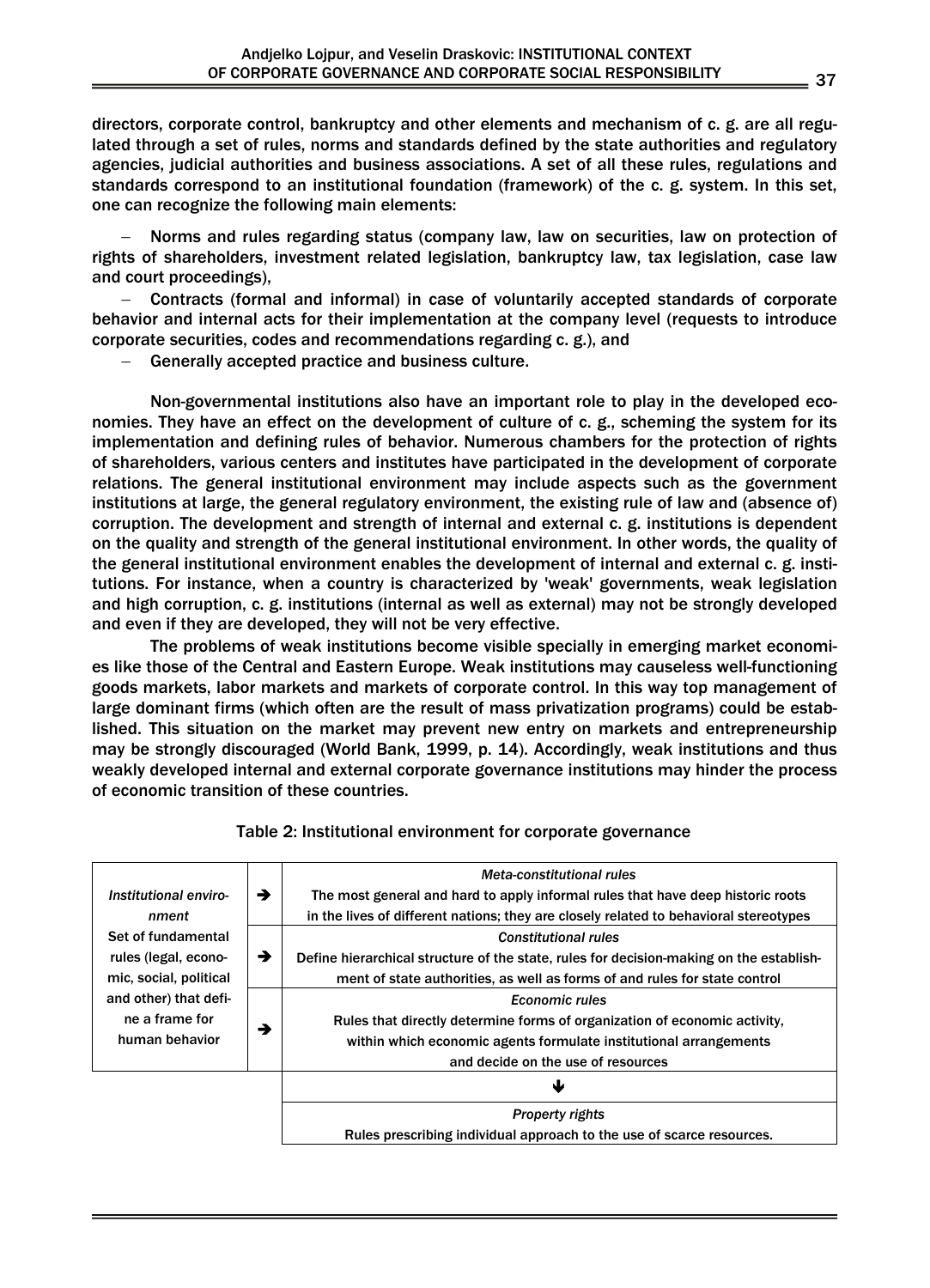It is clear that external institutional environment consists of factors that could be applied in the private sector, in the field of legislation, then various stakeholders, legal acts, various standards, agents that affect the reputation of the company, financial sector, a range of types of market and control of activity of corporations. Table 2 presents a general structure of institutional environment for corporate governance.

# 6. Importance of CSR

It is very probable that the solution to the relations between economy and environment will determine the faith of the mankind. It is considered for a long time that the issue of CSR represents an essential part for sustainability of corporations, the state and the society as a whole. Sustainable economic development became directly rely on a greater balance between the business, society and the natural environment. Institutionalization of the issue of CSR is very important because of the negative externalities inflicted on the economy as a whole by failures in socially responsible business behavior. Numerous scholar emphasize ethical aspects of c. g. actually, the previous literature suggests that the objective of corporations is not only to provide profit for their owners, but to meet a wider CSR, primarily to protect the natural environment as a precondition for sustainable development. Today, the CSR "handbook" enlarges to the human rights, workplace practices, globalization practices, corporate power, environmental impact, corruption, community affairs and effective stakeholder dialogue.

The current prevailing definition of CSR advocates that the firm should engage with stakeholders for long-term value foundation. This does not mean that shareholders are not important, or that profitability is not vital to business success. Actually, in order to assure firm survival and profitability it must engage with a range of stakeholders whose opinions about the company's success may vary significantly. The process of engagement creates a dynamic context of interaction, mutual respect, dialogue and change, which will allow socially responsible business to achieve lower costs, higher revenues, improved reputations, lower risks and ultimately benefit shareholder value. Recent published studies suggest that government may play a role to encourage and promote the CSR of business. As Table 3 shows, the World Bank has identified four principal public sector roles in relation to CSR that are mandating, facilitating, partnering and endorsing roles.

|                     | 'Command and control'      | <b>Regulators and inspectorates</b> | Legal and fiscal            |
|---------------------|----------------------------|-------------------------------------|-----------------------------|
|                     | legislation                |                                     | penalties and rewards       |
| Mandating           | 'Enabling' legislation     | <b>Creating incentives</b>          | <b>Capacity building</b>    |
| <b>Facilitating</b> | <b>Funding support</b>     | <b>Raising awareness</b>            | <b>Stimulating markets</b>  |
| Partnering          | <b>Combining resources</b> | Stakeholder engagement              | <b>Dialogue</b>             |
| <b>Endorsing</b>    | <b>Political support</b>   |                                     | <b>Publicity and praise</b> |

## Table 3: Public sector roles in CSR

Source: Adapted to Fox, Ward, Howard, 2002.

Given that the origins of industrial capitalism corporations have struggled with the dilemma of whether their sole purpose is to generate wealth (narrowly defined as financial profit) or whether corporations have broader obligations to the communities in which they are situated, and from which they derive not only their fundamental resources, but their license to operate. To better clarify the different approaches of CSR, Garriga and Mele (2008) proposea classification of the main theories and related approaches into four groups:

Instrumental theories, in which the corporation is seen as simply an instrument for wealth creation, and its social activities are only a means to achieve economic results,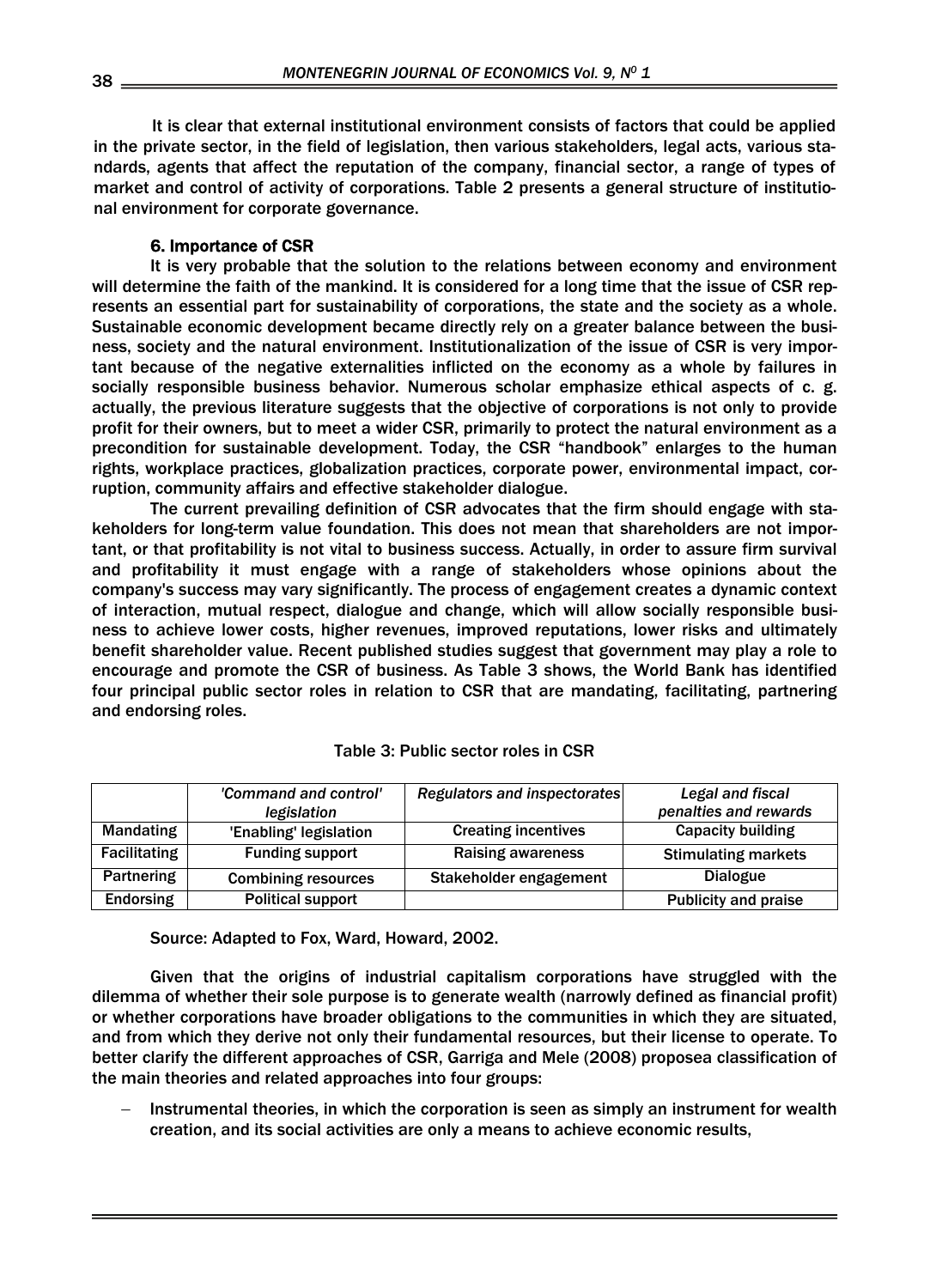- − Political theories, concerned with the power of corporations in society and the responsible use of this power in the political arena,
- Integrative theories, concerned with the corporation's responsibility to meet social demands, and
- Ethical theories, based on ethical responsibilities of corporations to society.

These theories represent four dimensions of corporate activity related to profits, political performance, social demands and ethical values. The question is: How to incorporate these four dimensions remains an essential issue in resolving the relationship of business and society.

CSR represents one of important forms of communication between the corporation and its target audience, which contributes to the creation of a positive image of the corporation. As it operates in the institutional environment, c. g. must observe all of its aspects and adapt to it to the extent possible, irrespective of the degree of its mandatory character. Institutional environment should reduce negative impact of the limited rationality and opportunistic behavior of corporations. To that end, it is logical to believe that necessary institutional changes will take place.Therefore, introducing new exogenous regulating limits for c. g. It is very likely that, as the environmental problems become more serious, institutional solutions regarding c. g. will shift from their voluntary character today towards greater compulsory character in the future.

# 7. Brakes of corporate governancein transition economies

According to the WEF's *Global Competitiveness Index* 2011-2012, which covers 142 economies of the world, all members of the former Yugoslavia take fairly low places(from 57-100). According to selected institutional indicators, related to c. g., the situation is also unfavorable. Basically they have in familiar the next problems: unstable and non-transparent institutional framework, insufficient knowledge, a high degree of ownership concentration, the possibility of expropriation of small shareholders, underdeveloped capital markets, short business practice, the agency problem between the majority owners (shareholders) and minority owners (shareholders), unprofessional management and the gap between formal regulations and substantive practical application of regulations and institutional arrangements.

In the majority of transition economies, there was no "creative destruction" in the part of economic institutions. Moreover, there was the inconsistent, non-transparent, interest-motivated quasi-monist improvisation. Those economic conditions have caused a lot of confusion and negative consequences. Some interest-oriented alibi-economists (alibi-reformers) rhetorically substitute institutions by quasi-institutions, replacing the thesis. Therefore, the retrograde transition processes and c. g. deficit is blamed by "*populists and nostalgic of the previous system*". Looking for the causes of the crisis and the transition of c. g. out of institutional area does not make sense. Some individuals pay no attention to obvious difference between some real economic institutions and their quasi-substitutes (e. g. market and distorted market structure, competition and monopoly privileges, conditions for mass entrepreneurship and individual pseudo-entrepreneurship, mass unemployment and individual overwork, regular business and non-market wealth, freedom and captivity, and full-blooded market, c. g. and management of informal groups, etc).

The supposed commitment of some economists- reformer of neo-liberalism, is not in fulfillment with their non-market monopolistic preferences, anti-institutional arrangements and nonmarket acquired wealth. Transparency cover this sort of individualism bit it is highly interestoriented and limited to a narrow layer of privileged individuals. Decline of the individual basis of social development has become a permanent and negative signal on the way into the present and future crisis. Institutionalized individualism of all (and not just the privileged) means freedom of choice for all. A function like this could be only a core for the healthy entrepreneurship development, c. g. and ownership efficiency. Practical situations have demonstrated that the annuity oriented behavior, the gray economy, "good players" and their "relationship" simply substitute the institutional and corporate behavior. It has been the way that shareholders lose their shares and dividends as an alternative of corporate governance. Contradictory and destructive institutional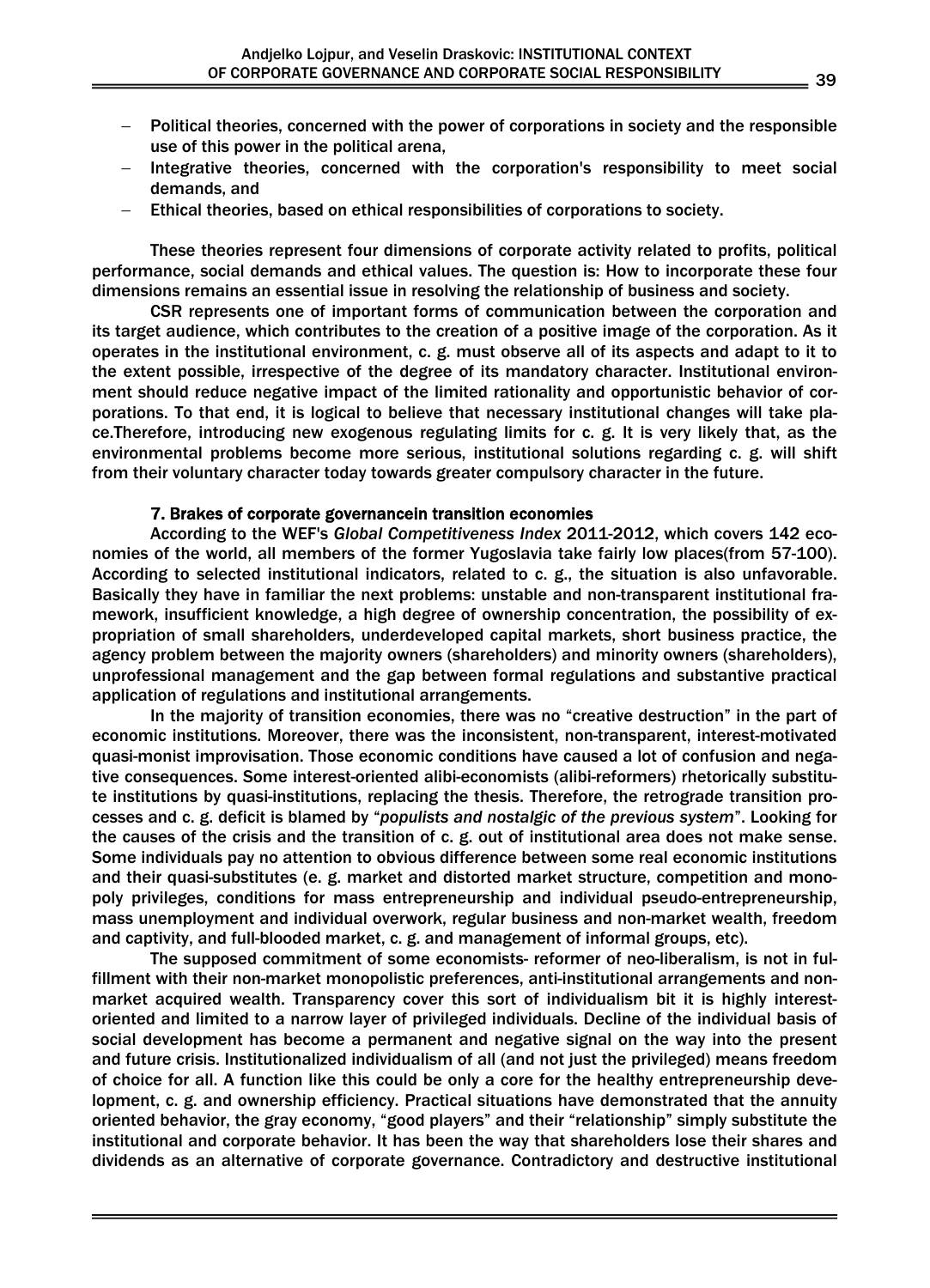imitation and improvisation are directly affected on equality of conditions in the acquisition of private property, competition, distribution of wealth, etc.

Specific institutional braking mechanism can be described as a quasi-institutional monism. Market regulation (generated in neo-institutional economic policy) actually does not work even close to the real capacity, but in reduced different forms of substitution and deformed structures, which are under the direct influence of informal and alternative institutions. In such, a reducing macroeconomic condition is not possible to set up a favorable environment for microeconomic effects of c. g. Quasi-institutional have infertile principles proclaimed monism market (competition, efficient owners, private business as a mass categories, etc.) as well as innovation processes, knowledge, economic restructuring, etc. The result is guild capitalism (Berglöf and E. von Thadden, 1999) in which the usual private firms are favored by political figures.

This removes the possibility c. g formation. Subjective regulators disregard the institutional norms of behavior. Perverted and reduced individualism arises as a civilization and a social norm. All valid institutional concepts are barren and modified by diverse political decisions and by interests of the "reform creators". Accordingly they block c. g., the creation of competitive practices and competencies, economic growth and development. Quasi-neoliberal economics has revealed that ignoring c. g., through the creation and operation of strong connections between firms, banks and state-party authority, to giving selectively loans on very favorable terms and to privileged companies, giving a number of projects to the same individuals, expands business based on asymmetric information, the artificial devaluation of property, inflationary credit, market monopoly and corruption.

In the most countries of the former Yugoslavia C. g. has began to form in parallel with the privatization process what allowed the increase of property. All efforts to advance the business environment in order to improve c. g. have not led to satisfactory results. They have not followed the modernization of company legislature which aimed at strengthening the rights of shareholders. Why? Because in the real institutional framework, various forms of quasi-institutional, alternative and informal substitutes existed and functioned, which objectively significantly affected the compliance with the strict rules of the game and constrained the development of c. g. Therefore, in transition countries those efforts for c. g. should be based on four principles: fairness, transparency, management responsibility to the owners and responsibility of the company before the surroundings. Nevertheless, already at the first step, the ownership transformation led to the breach of mentioned principles. Privatization does not only stand for the transfer of property rights from the state to private investors, but also a change of control and management in enterprises, protection and specification of property rights, increase of enterprise efficiency etc. Obviously, the consistent application of the principles of c. g. requires a long process, in which the legislation will be changed, as well as business practices, business standards and ethics, etiquette, etc. The main problems of c. g. in the those countries are: abuse of shareholders' rights, non-transparent ownership structures, direct connection between control and property, inadequate and inexperienced corporate bodies and minimizing the value of the shares of minority shareholders.

#### 8. Conclusion

C. g. market itself is influenced by conflicting institutional and corporate impacts. In the future, it is necessary to find an appropriate model that will satisfy the interests of both institutional and corporate factors in order to enhance sustainable development. A new model of economic growth and sustainable development, in addition to forcing intellectual (high-tech and innovation) and environmental (clean technology, new energy sources) components must be founded on institutional pluralism as a universal development framework and advanced c. g., which includes a networked partnership cooperation and consistent application of all its fundamental principles in business. The synergy of these components is a rational response to the challenges of the economic crisis.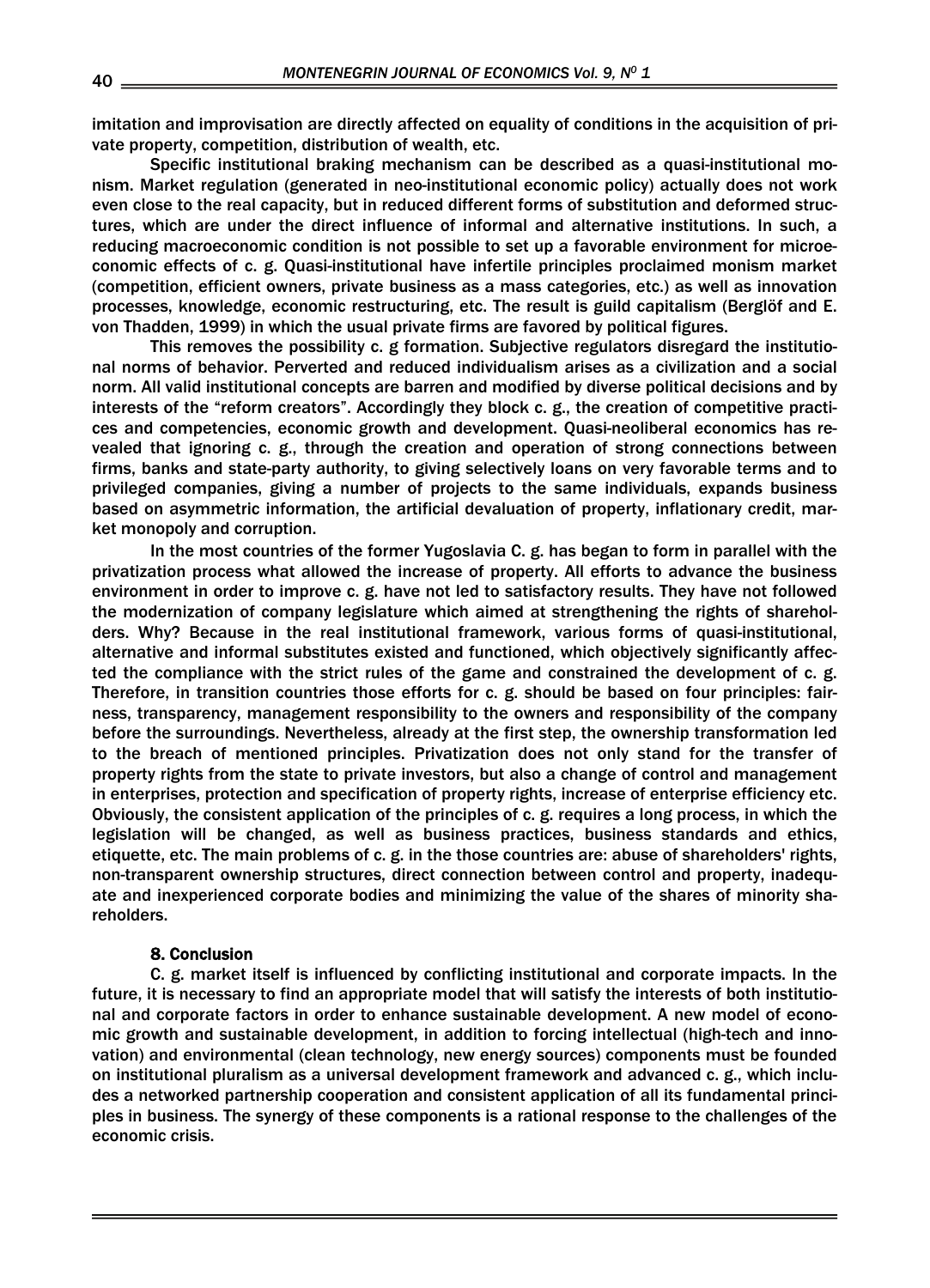Too many institutional factors (ownership, control, institutional investors, laws, standards, instruments of economic policy, etc.) are concerned in the activities of the corporations for such important and propulsive field such as institutional conditions, which comprise the institutional environment, to be left to the principle of voluntarism. Since the growth of environmental and economic problems increasingly emphasizes the issue of sustainable development, it is obvious that the output should be seen in the application of mandatory limiters which are called the institutions.

C. g. as a way of managing the corporations has not yet been acknowledged in many transition economies. In underdeveloped and / or insufficiently developed institutional environment that exists in most of the transition countries the considerable development of c. g. present an essential element for building the microeconomic environment. Without it, further development is not possible. Additionally, under institutional protection of business and knowledge, the protection of shareholders and investors, which should be offered by c. g., is not achievable. The basic institutional fundamentals of c. g. (state, market and ownership regulation) in transition states are not yet suitable. They broke under the weight of many social –pathological changes. Setting up these foundations is a main requirement for the improvement of effective c. g. and sustainable economic and social development.

Specificity of particular models of c. g. and suitable CSR are principally conditioned by the character of links between the two environments - corporate (voluntary, based on market laws) and institutional (binding, based on the regulations and standards). It can be assumed that in the future all models of CSR that favor sustainable development will be increasingly exit the first zone and acknowledge the rules of another environment. Our examination has supported the initial hypothesis that CSR progressively changes, but its position is still related tothe relation between rhetoric and willingness. Actually, it is far from institutional obligation. Having as objective to shift CSR from zone of voluntarism to the zone of obligation, it is required to institutionally define and attain equilibrium between economic, environmental and social imperatives. If this in reality occurs, then Toffler's "adaptive corporations" will certainly have to change and adjust in order to archive sustainable development.

Too many institutional elements (ownership, control, institutional investors, laws, standards, instruments of economic policy, etc.) are concerned in the activities of the corporations for such important and propulsive area such as institutional conditions. Those elements present the institutional environment that should move above to the principle of voluntary principals. Since the growth of environmental and economic problems significantly underlines the issue of sustainable development, it is obvious that the output should be considered in the application of mandatory limiters which are called the institutions.

Demands for superior corporate responsibility come from many stakeholders. They gain the strength with the increase of various scandals and fraud. With a range of negative consequences caused by socially irresponsible behavior of firms, there is an emergent awareness that social responsibility is beneficial and that there is a positive influence of CSR on consumers. The leading companies in the world are expected to establish a new paradigm of responsible behavior. It would be based on the knowledge that this is a new chance to develop new ideas, demonstrate new technologies, new ways to supply the market and meet the needs that had not existed earlier. In this sense, the whole process becomes profitable for the company and for the community. Accordingly, many companies recognize and apply the so-called "threefold essence" formula which is related to the combined application of the principles of financial, social and environmental effects.

The discussion induces few relevant questions: Does the new development present paradigm or rhetorical facade at the scene that will be easily 'smeared' by corporations? Is it achievable to establish a balance between "moral capitalism" and the concept of "sustainable development", which is intended to be obligatory on corporations? Is there a possibility to 'adjust' the concept of CSR to the phenomenology of global markets and the challenges of a global civilization in the 21st century? All preceding issues may be synthesized in one essential question: Who in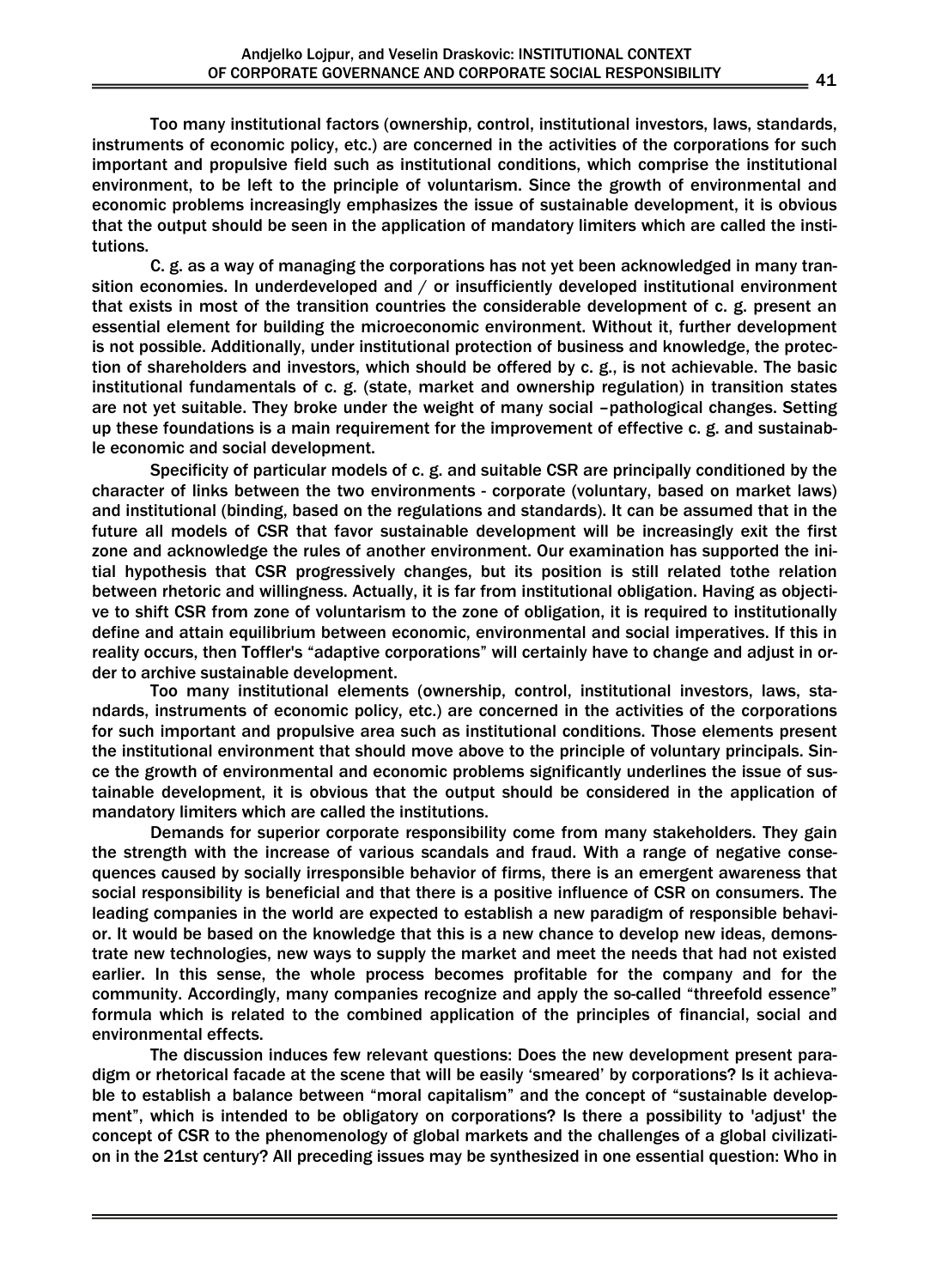fact needs and can control a modern corporation? The answer was proposed by H. Mintzberg (1984, pp. 98-100) in the form of "conceptual horseshoe" with eight key demands: "*Trust it! Nationalize it! Restore it! Democratize it! Regulate it! Pressure it! Induce it! Ignore it*". Most of these elements are still present.

#### References

Aguilera, R. V., Jackson, G. (2003), "The Cross-national Diversity of Corporate Governance Dimensions and Determinants", *Academy of Management Review,* Vol. 28, No 3, 447-465.

Aoki, M. (2000), *Information, Corporate Governance and Institutional Diversity: Competitiveness in Japan, the USA and Transitional Economies*, Oxford University Press, Oxford.

Apreda, R. (2008), "The Semantics of Governance", in Clarke, T. and dela Rama, M. (eds) *The Fundamentals of Corporate Governance, Volume 1: Ownership and Control,* SAGE Publications, London, 10- 23.

Bakan, J. (2004), *The Corporation, The Pathological Pursuit of Profit and Power*, Free Press, New York.

Berglöf, Von Thadden, E. (1999), The Changing Corporate Paradigm: Implications for Transition and Developing Countries", (www.worldbank.orii/research/abcd//WashingtonIl/pdfs/berglof.pdf,accessed 09.11.2012)

Carroll, A. B., Bucholtz, A.K. (2003), *Business and Society: Ethics and Stakeholder Management,*  5th ed., Thomson South-Western, Australia.

Crane, A. et al. (2008), "The Corporate Social Responsibility Agenda", in A. Crane et al., *The Oxford Handbook of Corporate Social responsibility*, Oxford University Press.

Dixit, A (2009), "Governance Institutions and Economic Activity", *American Economic Review,* Vol. 99, No 1, 5-24.

Draskovic, M., Stjepcevic, J. (2012), "Institutional Framework of Corporate Governance With Reference to the Former Yugoslav Transition Economies", *Montenegrin Journal of Economics*, Vol. 8, No 4, 27-41.

Draskovic, Mimo, Lojpur, Anja (2013), "Institutional Aspects of the Corporate Governance", 18th International Scientific Symposium SM 2013 – *Strategic Management and Decision Support Systems in Strategic Management*, Subotica.

Draskovic, V. (2011), "The Institutional Pluralism as a Condition of the Economic Development", *Zhurnal Economicheskoj Teorii*, No 4, 7-17.

Draskovic, Veselin, Lojpur, Andjelko (2013), "Corporate Social Responsibility: Illusion Vs. Real Possibility, Voluntarism Vs. Obligingness", 18th International Scientific Symposium SM 2013, *Strategic Management and Decision Support Systems in Strategic Management*, Subotica.

Dixit, A (2009), "Governance Institutions and Economic Activity", *American Economic Review,* Vol. 99, No 1, 5-24.

Fiss, P. C. (2008),"*Institutions And Corporate Governance", in* The Sage Handbook of Organizational Institutionalism, Sage Publications, Los Angeles*, 389-410*.

Fox, T., Ward, H., Howard, B. (2002), *Public Sector Roles in Strengthening Corporate Social Responsibility - A baseline story*, The World Bank, New York.

Garriga, E., Mele, D. (2008), "Corporate Social Responsibility Theories: Mapping the Territory", in Clarke, T. and dela Rama, M. (eds) *The Fundamentals of Corporate Governance,* Vol. 1*: Ownership and Control,* 269-293, SAGE Publications, London.

*Green Paper - Promoting a European framework for Corporate Social Responsibility* (2001), Commission of the European Communities, Brussels.

Lojpur, A. (2004), Corporate Governance in the Tranzition Process", *South East Europe Review*, Issue 03, 107-117.

Lojpur, A. (2005), "Management in the Process of the Corporate Governance", *Montenegrin Journal of Economics*, Vol. 1, No 1, 119-126.

Maitland, E. et al. (2009), "The Economics of Governance: Transaction Cost Economics and New Institutional Economics", 1-25 (http://www.newcastle.edu.au/Resources/Faculties/ Faculty%20of%20 Business%20and%20Law/Events/Symposium/maitland-nicholas-boyce-paper.pdf, accessed September 14, 2012)

Mintzberg, H. (1984), "Who should control the corporation?", *California Management Review*, Vol 27, No 1, 90-115.